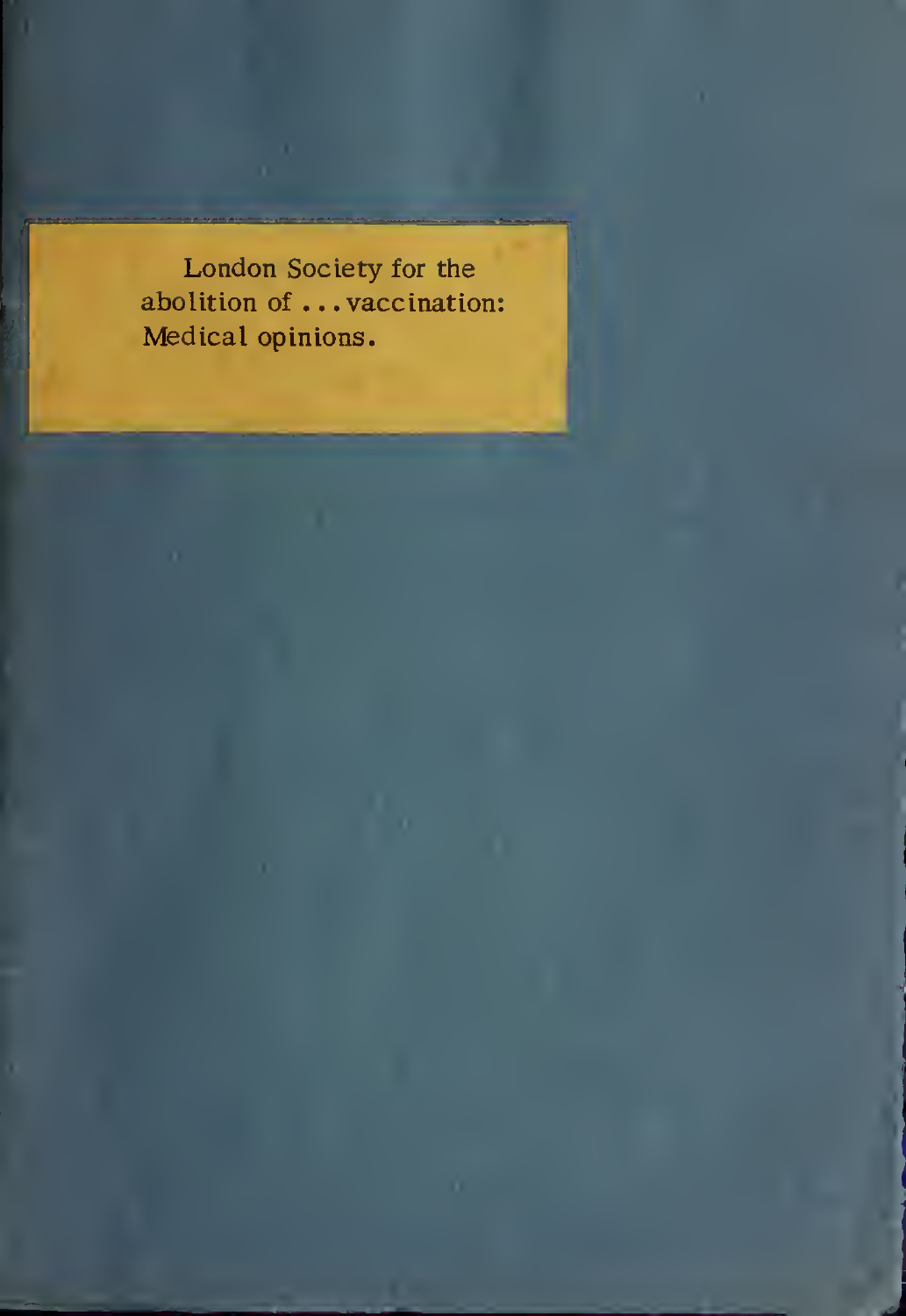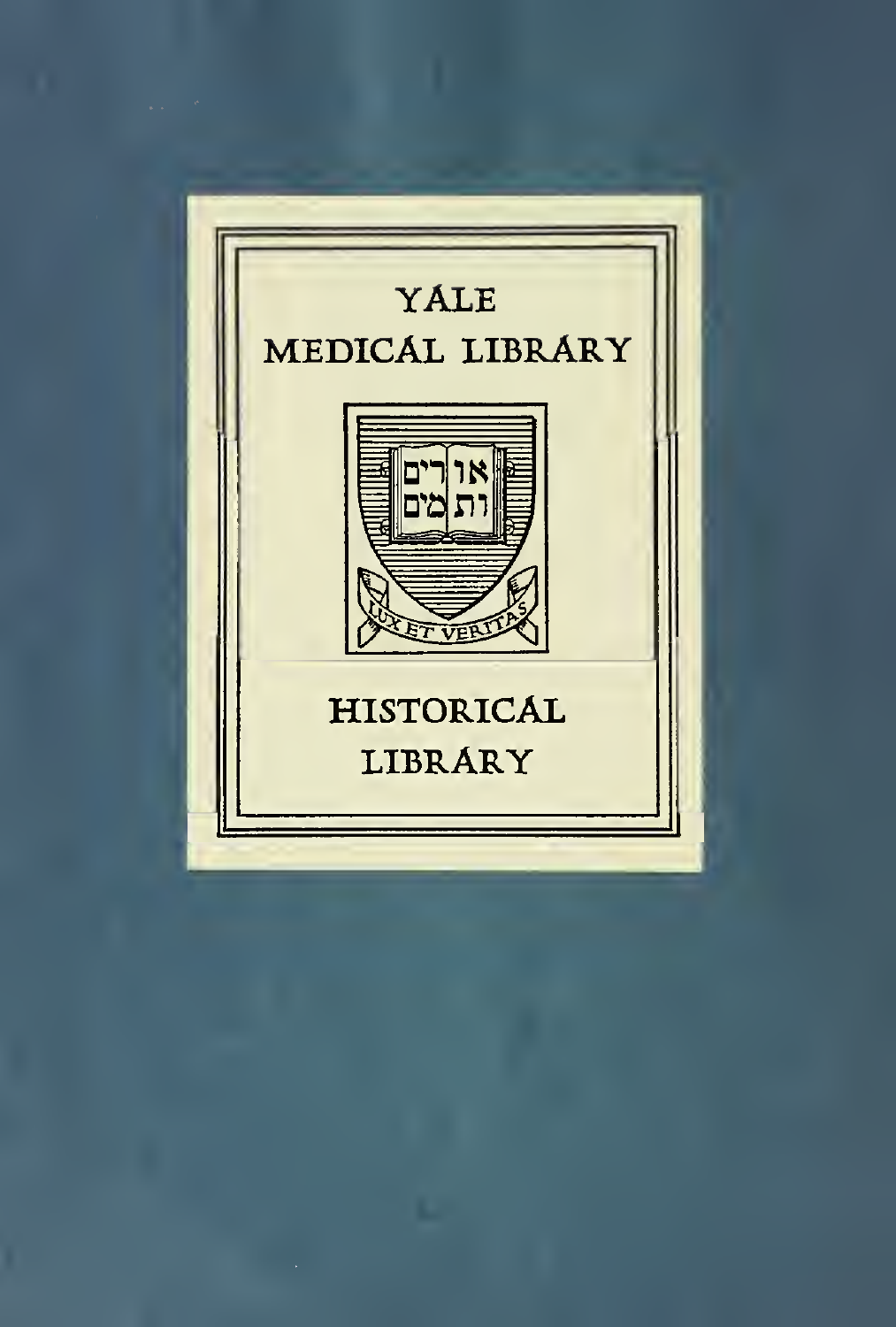No. XI.

## MEDICAL OPINIONS,



#### CONCERNING THE

# PERILS OF VACCINATION.

### "ONE HUNDRED AND SIXTY CHILDREN INFECTED."

Referring to the precautions taken at the National Vaccine Establishment to secure purity of lymph, Dr. Cameron contended that they were at best based upon a very questionable theory, and were altogether inadequate to prevent the collection of lymph from infants in whom disease could only be detected on a close and minute examination, such as those who had proved the source of so much mischief in Mr. HUTCHINSON'S and some of M. DEPAUL'S cases.  $* * * *$ 

M. Depaul, the chief of the Vaccination Service of the French Academy of Medicine, became alive to the danger of the spread of syphilitic infection through vaccination. In a paper which<br>M. DEPAUL published in 1867, which embraced the record of little over a year's French experience, there were enumerated half-a-dozen more or less extensive outbreaks of vaccinal syphilis, in the course of which upwards of 160 children had been infected, and several had lost their lives. It was not until 1871 that a case of wholesale syphilitic invaccination, brought before the Royal Medical and Surgical Society by Mr. Jonathan Hutchinson, incontestibly proved to the medical profession in this country that the theory on which they had so long relied was unsound.—DR. CHARLES CAMERON, M.P. Address at the London Calf Lymph Medical Conference, Dcc., 1879.

#### "THE VACCINE MARKS WERE NATURAL."

At the ordinary meeting of the Royal Medico-Chirurgical Society, held on the 9th December, 1879, MR. HUTCHINSON described a case of Vaccinia Gangrenosa, and exhibited the body of the infant,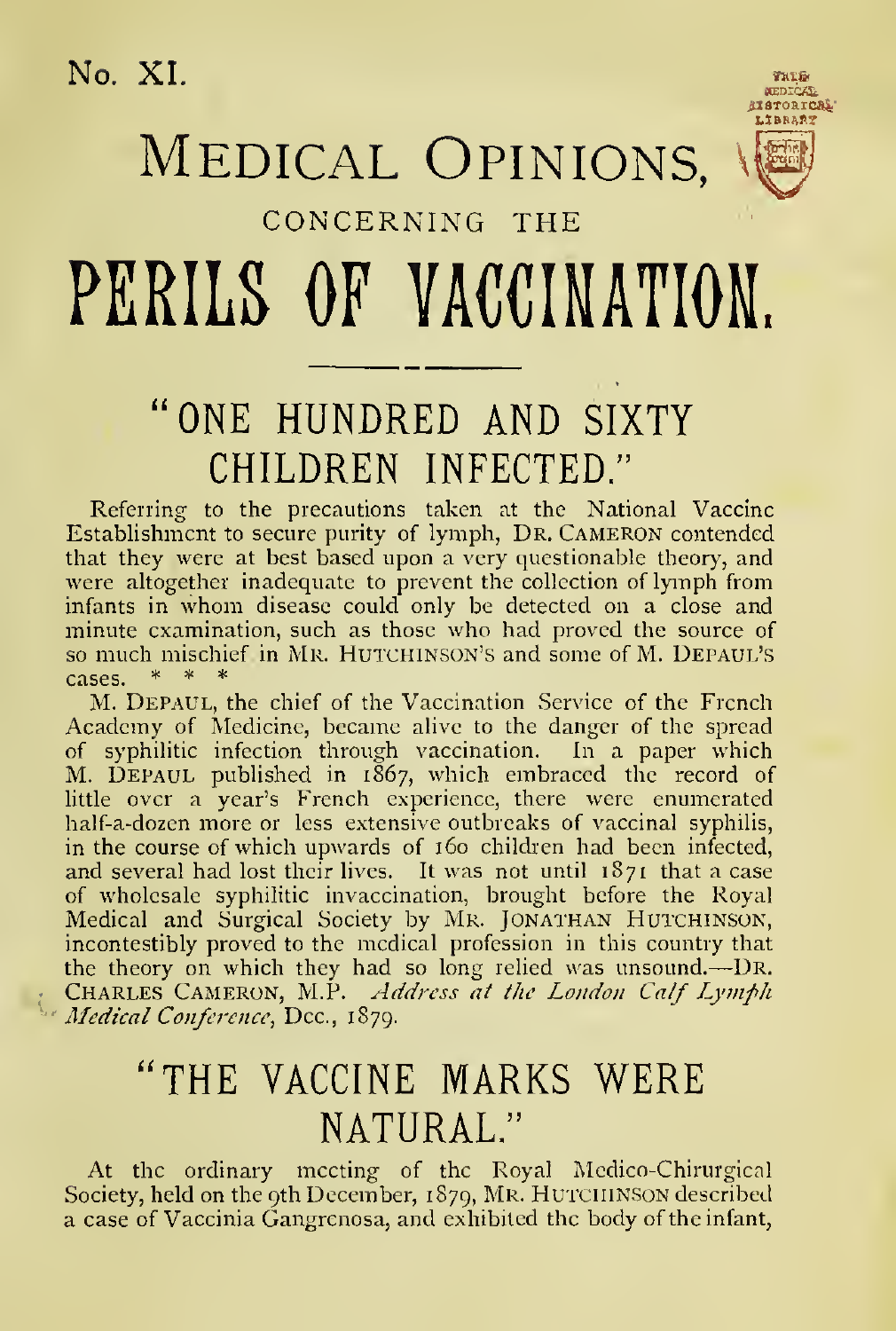who had been vaccinated three months before death, from the arm of a healthy child. Three other children vaccinated at the same time, from the same source, took no hurt. On the eighth day after vaccination, a papular and vesicular rash appeared over the trunk, which rapidly assumed a sloughing character. The eruption was at first taken for small-pox, and when death took place, a fortnight later, an inquest was held on the case, for it was then thought to be syphilis. But MR. HUTCHINSON pointed out that its evolution as well as its character were not those of syphilitic infection, and he considered it to be a true case of vaccinia passing on to a gangrenous condition—<sup>a</sup> condition he had sometimes observed to take place in varicella. The vaccine marks on the arm were natural.—Mr. — JONATHAN HUTCHINSON, F.R.C.S., &c. The Lancet, December 13th, 1S79, P. 873.

#### "HAD TO BE SUSPENDED."

JENNER had already observed phlegmonous erysipelas to follow vaccination. And in the Foundling Hospital at Petersburg, of 5,000 vaccinated infants, 57 took erysipelas in consequence of vaccination and died. Also in Boston, erysipelas has been seen to follow upon vaccination ; and on various occasions vaccination has had to be suspended. Dr. C. SPINZIG, St. Louis, U.S. 1880.

#### "AFRAID OF THE VIRUS."

One pernicious practice, is that of *vaccinating* children. I am as afraid of the virus as <sup>I</sup> am of the small-pox. Not only scrofula, but other impurities have been conveyed to the blood of healthy persons by means of vaccination. No one, who has given the subject the least consideration, doubts that impurities may be conveyed in this manner.—DR. A. G. SPRINGSTEEN, Cleveland, Ohio.  $Nca$  York Medical Tribune, January, 1880.

## "ITS GHASTLY RISKS."

There has fallen an ugly blot. It is too certain that one objection really formidable does exist—that the operation may, in some few instances, impart to the subject of it the poison of a hateful and destructive disease (syphilis), peculiar to the human species, and the fruit and Nemesis of its vices. On this distasteful subject <sup>1</sup> shall simply appeal to the printed testimony of Mr. JONATHAN HUTCHINSON. . . . Such facts as he has *demonstrated*, eon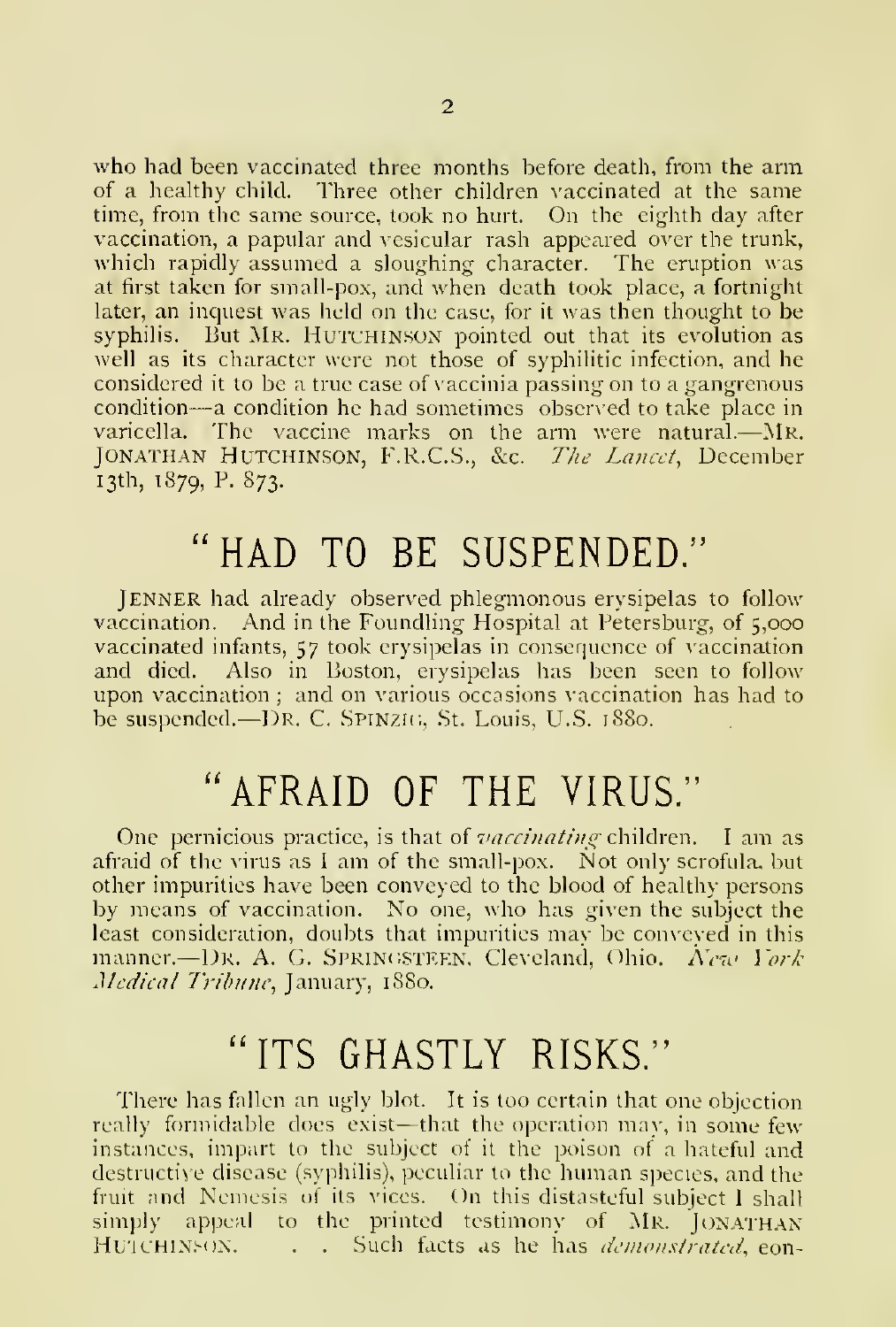stitute a rational excuse for objecting to compulsory vaccination  $\perp$ can readily sympathise with, and even applaud a father who, with the presumed dread or misgiving in his mind, is willing to submit to multiplied judicial penalties, rather than expose his child to the risk mutupned judicial penalues, *rainer than expose his chila to the risk*<br>of an affection so ghastly.—Sir Thomas Watson, Bart., M.D.,<br>F.R.S., D.C.L. *Nineteenth Century*, June, 1880.

#### " CALF-LYMPH FATALITY."

MR. Boyle records a case of erysipelas, followed by large ulcerated, unhealthy sores in a previously healthy child, at six months, following vaccination with *calf lymph*.—Mr. J. H. BOYLE, M.B., C.M., L.M. *Lancet*, April 3rd, 1880.

#### "ALMOST DRIVEN TO DESPAIR."

<sup>I</sup> have now under treatment a girl who has an eruption, not unlike small-pox, on her shoulders, arms, and face, and which causes her intolerable itching. She was vaccinated 18 years ago, and has an eruption every summer of a similar kind to that which followed shortly after having been vaccinated. At these times she is greatly debilitated and looks thoroughly out of health. <sup>1</sup> have also just given up attending a gentleman who, having suffered from chronic eczema on the arms and legs, was recommended to try the experiment recorded in DR. JOSEPH KIDD'S book on Therapeutics (page 98), and get vaccinated with a view to cure. The result was a great in crease of the disease, which almost drove him to despair. He is now nearly well. <sup>I</sup> have also seen an eruption, almost indistinguishable from small-pox, coming out on a patient round the site of the vaccine vesicle in a ring of several inches circumference. In this case no further harm resulted, but <sup>I</sup> am inclined to think that those cases which are said "not to take" are those in which the vital organs are most likely to be injuriously affected.—DR. EDWARD HAUGHTON. Letter I. The British Medical Journal, Aug. 18th, 1880.

#### "THOUSANDS MORTALLY POISONED."

Syphilis, scrofula, and probably every kind of blood poison can be taken by Vaccination, which, so far from being a protection against Small-pox, seems to have been one of the chief causes of the late epidemics. It is never safe to take matter from another body into our own : we risk taking all its diseases. There is no doubt thousands have been mortally poisoned by Vaccination.—T. L. NICHOLS, M.D., F.A.S. Esoteric Anthropology. P. 186.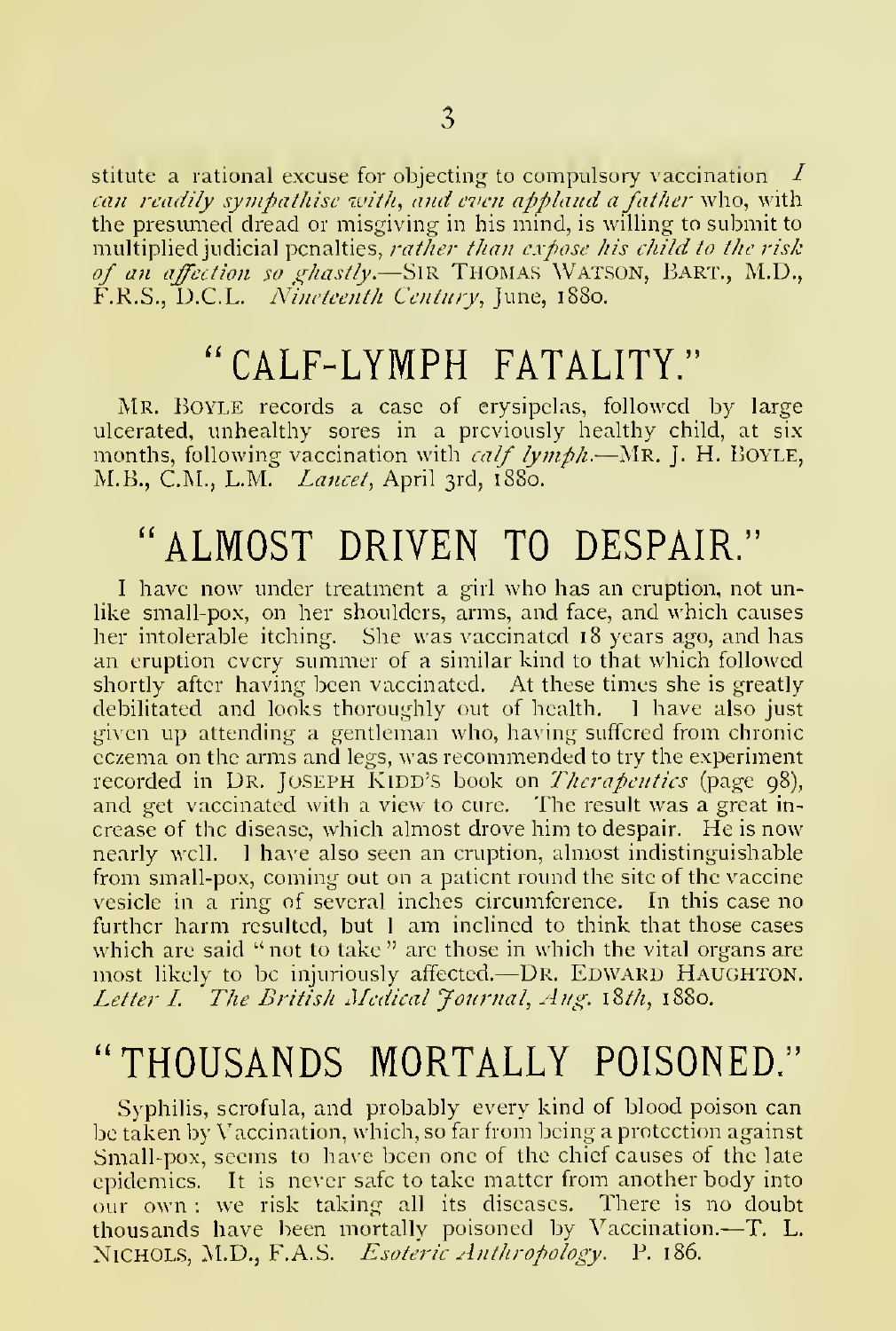#### "CANNOT BE WARRANTED AS SAFE."

When a given (animal) body is possessed by one of them, (contagious diseases) no product of that body can be warranted as safe not to convey the infection. Presumption against every part and product of the diseased body is by every one readily admitted, where there are vehement general symptoms of disease ; but it is important to know that not only in such febrile states, but even in states of chronic dyscrasy, and even at times when the dyscrasy may be giving no outward sign, the infected body may be variously infective. Thus the vaccine lymph of the syphilitic may possibly contain the syphilitic contagion in full vigour, even at moments when the patient who thus shows himself infective, has not on his own person any outward activity of syphilis. Similarly in regard to tubercular disease.—Mr. SIMON, F.R.C.S. *British Medical* Journal, Dec. 13th, 1879.

#### "MORE TO BE DREADED THAN SMALL-POX."

In various classes, especially in large towns, not only was there doubt whether vaccination was effectual as a prevention, but there was an exceedingly great fear that diseases even more to be dreaded than small-pox itself were conveyed by vaccine matter. DR. BREWER, M.P. House of Commons.

#### "MORE EVIL THAN GOOD."

I have, in a forty years practice, seen far more evil than good ofrom vaccination, and therefore vaccinated my own children only in their third and fourth years, when they were hearty and strong. But I would never have vaccinated them but for an indirect compulsion.—PROFESSOR BOCK, M.D., of Leipsic.

 $-101$ Four-page Leaflets of this Series—No. <sup>1</sup> to 14. 1/- per Hundred, assorted, or 2d. the set of fourteen.  $-10:-$ 

The London Society forthe Abolition of Compulsory Vaccination, 114, Victoria Street, Westminster, S.W.

WM. YOUNG, Secretary.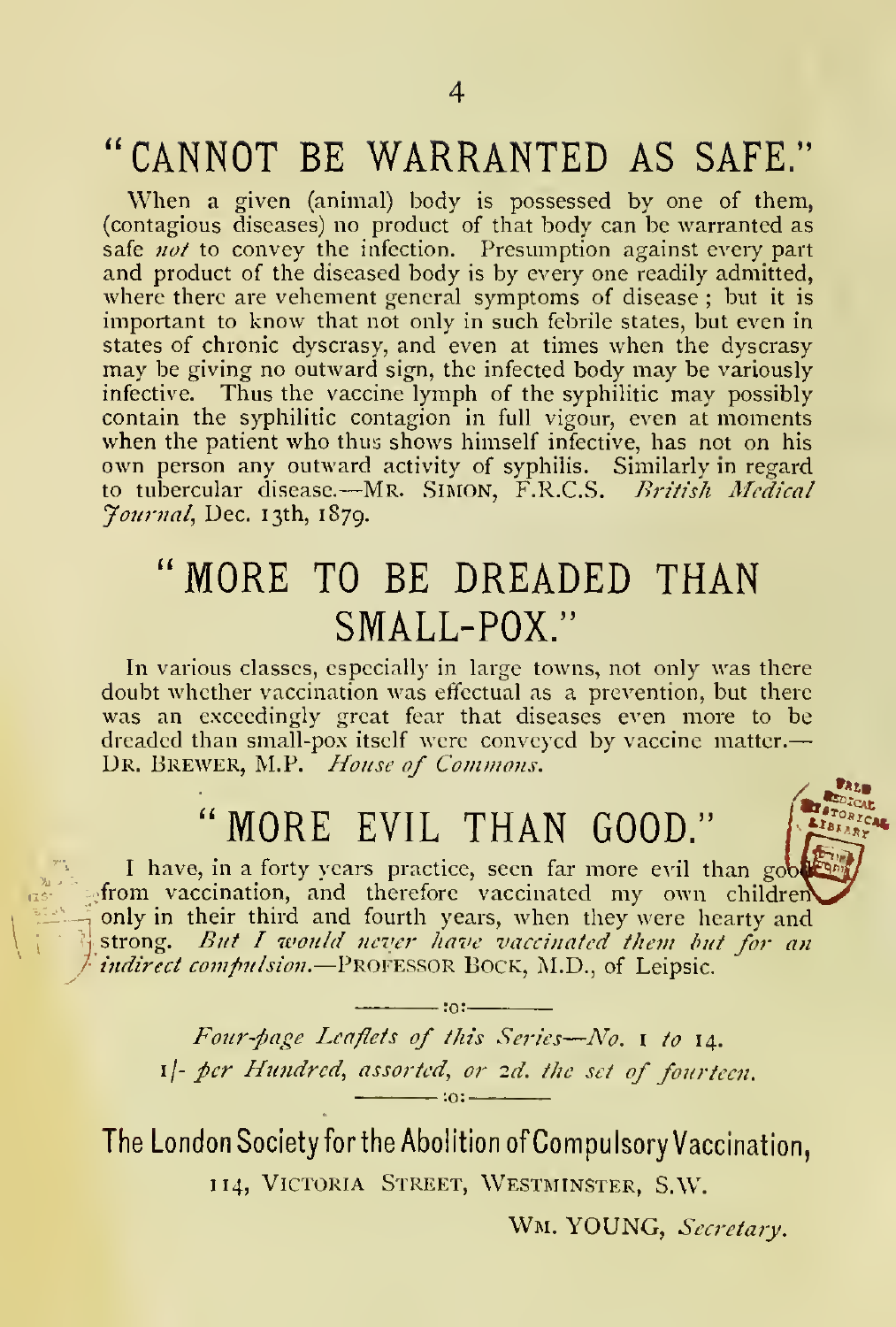Accession no.  $25903$ 

```
Author London soc
for the abolition
of. . .vaccination:
Medical opinions.
 Call no. [1880?]Inne
```